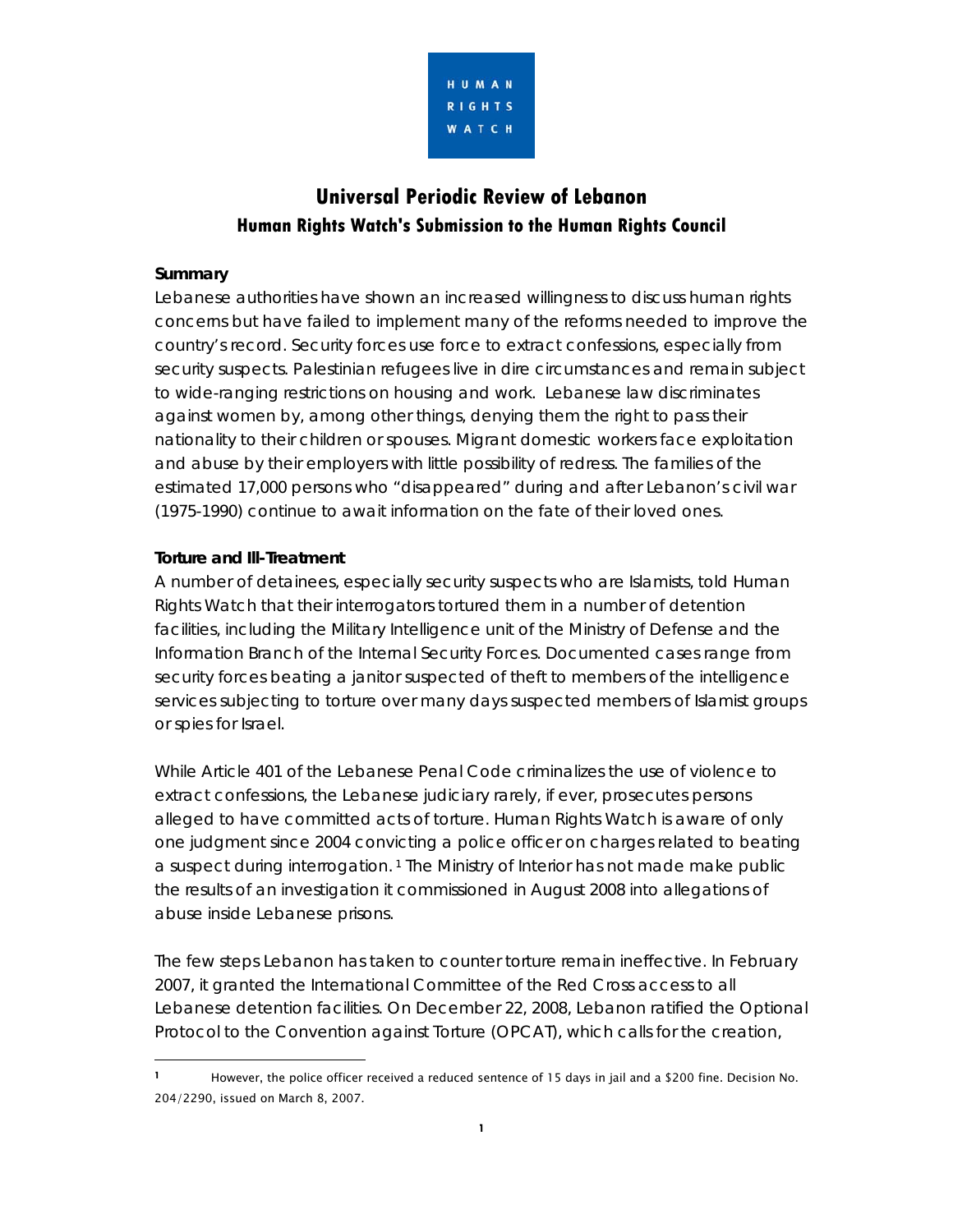within one year of ratification, of a national preventive mechanism (NPM) to visit and monitor places of detention. While the Ministry of Justice began the process of consultation to create the NPM, the deadline to set-up the institution has passed and there are serious concerns that the fate of the OPCAT will be similar to that of the UN Convention against Torture and Other Cruel, Inhuman or Degrading Treatment or Punishment—which Lebanon ratified in 2000, but has yet to comply with its provisions.

The government of Lebanon should be urged to:

- Publish the results of the investigations the Ministry of Interior launched in August 2008 and specify what measures it has taken to combat torture.
- Amend Article 401 of the Penal Code to criminalize all forms of torture and illtreatment and increase the penalty for the crime of torture from the current maximum of three years, commensurate with the severity of the crime.
- Submit its required initial report to the UN Committee against Torture, which was due in 2001.
- Demand the government to adhere to article 22 of the Convention Against Torture, which would allow individuals in Lebanon to directly submit complaints of human rights violations to the UN's Committee against Torture.
- Urge Lebanon to create an NPM that would have wide powers to visit all detention facilities in Lebanon.

#### **Women's Rights**

Despite women's active participation in all aspects of Lebanese society, discriminatory provisions continue to exist in personal status laws, nationality laws, and penal laws relating to violence in the family. In particular, current Lebanese law does not allow Lebanese women to confer nationality on either their spouses or children. As a result, thousands of children born to Lebanese mothers and foreign fathers are denied full access to education, healthcare, and residency.

Following a multi-year campaign by local civil society groups, in August 2009, the minister of interior submitted to the Cabinet a draft law that would allow Lebanese women to pass their nationality to their children, but the Cabinet has not yet approved it. Certain officials and politicians have suggested that any amendment to the citizenship law should exclude Lebanese women married to Palestinian men, pursuant to the Lebanese constitution's prohibition on the "nationalization" of Palestinians (ostensibly to avoid undermining their "right of return").

A new bill that aims to criminalize domestic violence is also currently under review by the Cabinet. The bill would require anyone who witnesses domestic violence to report it, and obliges perpetrators to provide the plaintiff with alternative living arrangements and an allowance, and to pay medical expenses.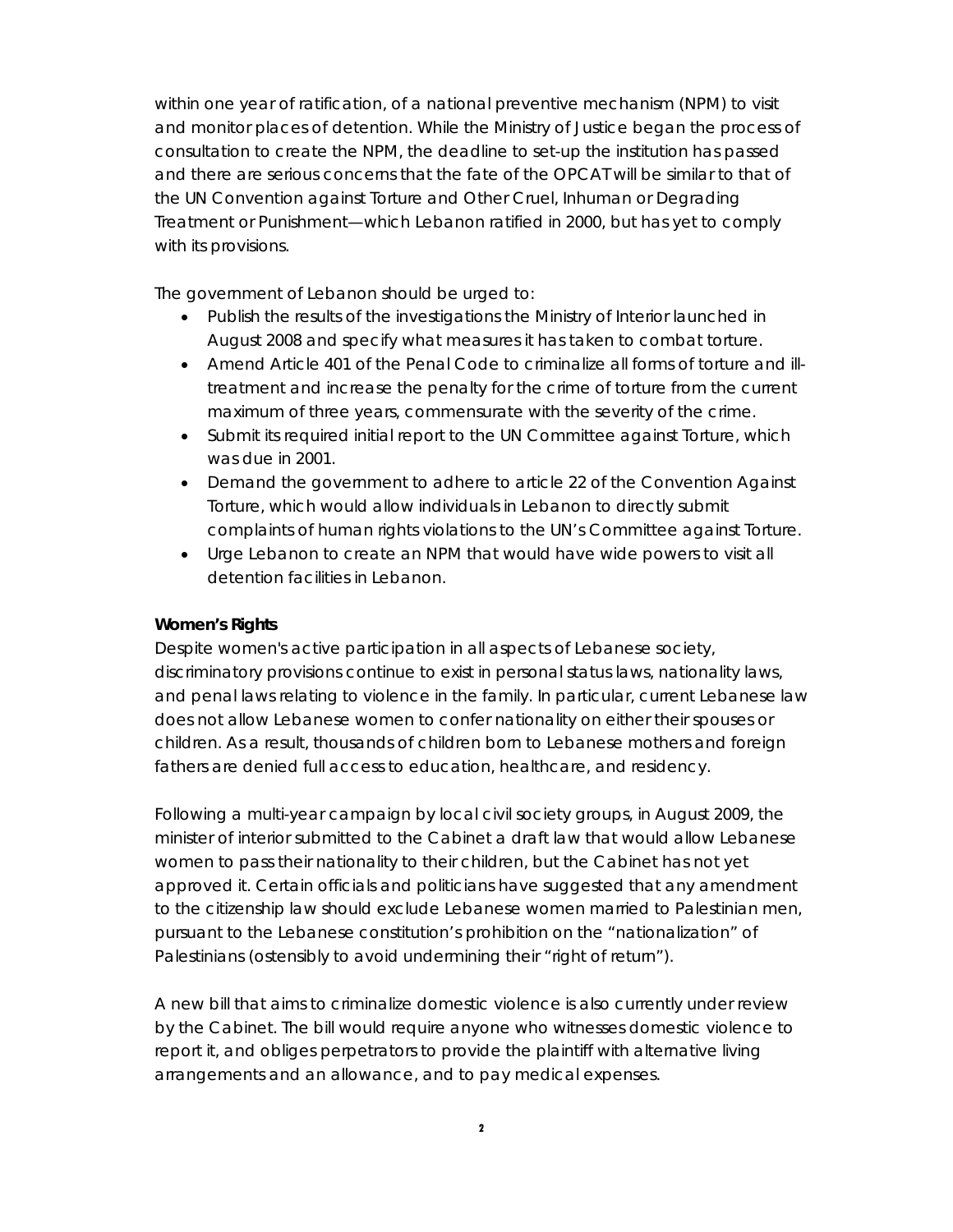The government of Lebanon should be urged to:

- Amend the law on citizenship in a way that ensures that all Lebanese women, regardless of the nationality of their husband, can pass on their citizenship to their children and husbands.
- Amend discriminatory provisions in personal status laws in a way that ensures that women are not discriminated against in issues related to child custody, inheritance and divorce.
- Criminalize domestic violence and implement concrete measures to prosecute perpetrators of domestic violence.
- Lift its reservations to the Convention on the Elimination of All Forms of Discrimination against Women.

### **Migrant Domestic Workers**

An estimated 200,000 domestic workers, primarily from Sri Lanka, the Philippines, and Ethiopia, remain unprotected by labor laws and subject to exploitation and frequent abuse by employers and agencies. The most common complaints made by domestic workers include non-payment or delayed payment of their wages, forced confinement to the workplace, no time off, and verbal, as well as physical, abuse.

Lebanese labor laws specifically exclude domestic workers from rights guaranteed to other workers, such as a weekly day of rest, limits on work hours, paid holidays, and workers' compensation. Immigration sponsorship laws tie a domestic workers' residency to a specific employer, making it very hard for a domestic worker to change employers, even in cases of abuse. Disputes between employers and migrant workers regularly take years to be adjudicated by courts. Since migrant workers lose their legal status in Lebanon if their sponsors terminate their contract or they leave their employers, they rarely file complaints because they fear detention on the basis of their illegal status. If detained, migrant domestic workers face difficult conditions and frequently remain for months in illegal detention beyond the terms of their sentence. The migrants' difficult conditions in Lebanon have had deadly consequences. Human Rights Watch documented the death of at least 45 migrant domestic workers in 2008, a majority of whom committed suicide or died while trying to escape. This trend has not improved in 2009.

In January 2009, the Ministry of Labor finally introduced a standard employment contract that clarifies certain terms and conditions of employment for domestic workers, such as the need for a 24-hour rest period each week, but has failed to enforce it.

The government of Lebanon should be urged to: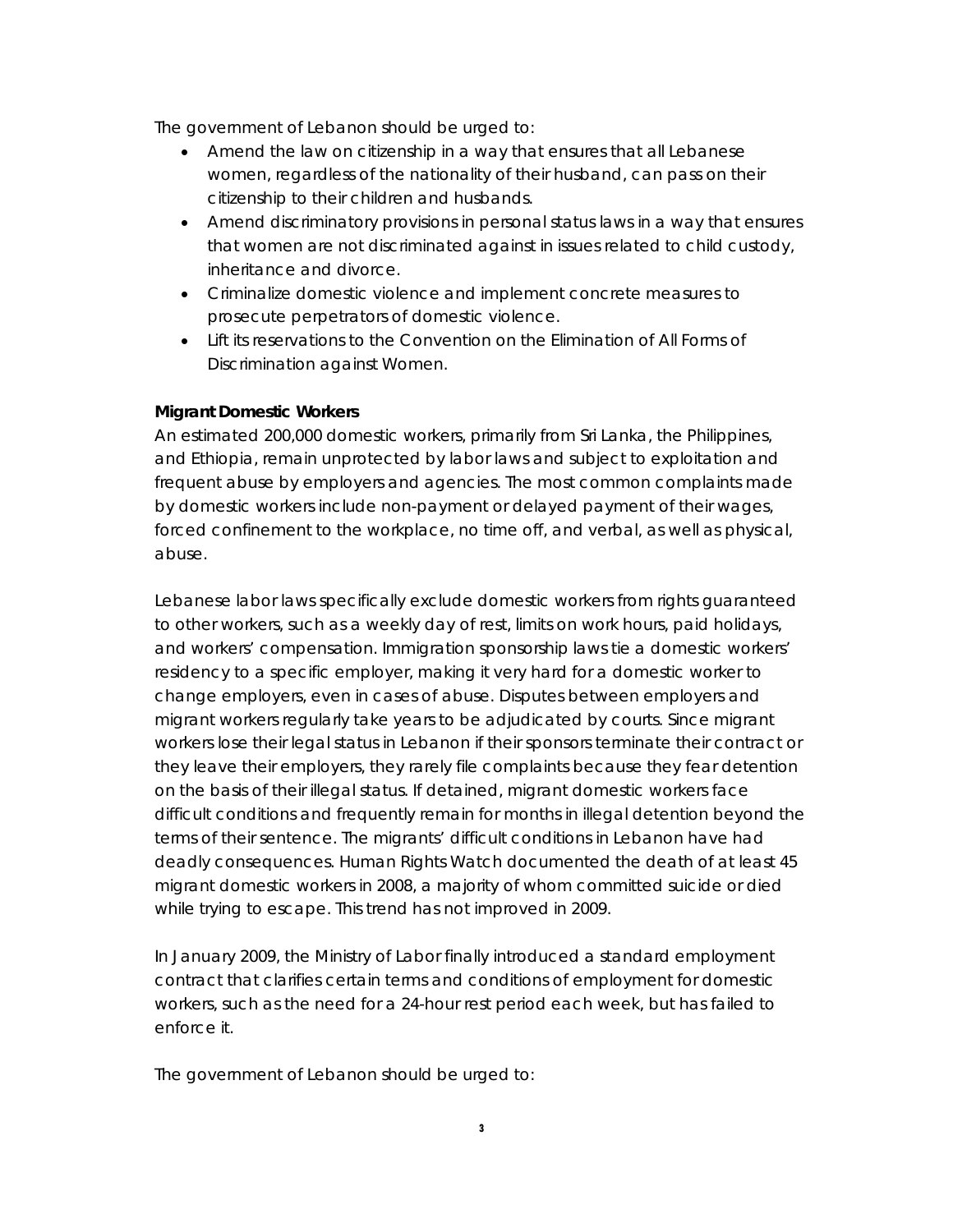- Urge the Ministry of Labor to create a labor inspection unit tasked with monitoring working conditions for migrant domestic workers.
- Amend the labor code to extend legal protection to domestic workers equal to that afforded to other workers, including provisions governing payment of wages, rest days, and paid holidays, and introduce additional protections to address the specific nature of domestic work, such as intermittent working hours, living accommodations, and provision of food.
- Reform sponsorship laws that require the consent of the existing employer for a migrant worker to change sponsors. In addition, grant migrant workers temporary visas (or an alternative to detention) while they have pending legal procedures in Lebanon.
- Enact legislation that sets up a quick, fair, and simplified dispute resolution mechanism to settle salary disputes between employers and migrant workers and provides for enforcement of decisions.
- Support efforts to implement judicial oversight of all detention, including that of foreigners, to ensure that no one is detained without legal basis or beyond their sentence.
- Ratify the United Nations Convention on the Protection of the Rights of all Migrant workers and members of their families.

### **Palestinian Refugees**

The estimated 300,000 Palestinian refugees in Lebanon live in appalling social and economic conditions—most of them in crowded camps that lack proper infrastructure. Lebanese law denies Palestinian refugees the right to own property and restricts their ability to work in many areas. A particularly vulnerable group is the approximately 3,000 to 5,000 "non-ID" Palestinians, who live in Lebanon without any form of valid identification documents. The already-precarious situation of Palestinians was made worse by the destruction of Nahr al-Bared camp in the 2007 battle between the Lebanese army and the armed Fatah al-Islam group, which left around 30,000 refugees homeless.

While the current government has pledged to improve the situation of Palestinians, it has not yet adopted measures with tangible impact. One of the more concrete achievements of the government has been the issuance after August 2008 of approximately 750 temporary identity cards to Palestinian non-IDs. However, the process of issuing identification cards has stalled without any explanation. In October 2009 the minister of interior announced that the process would soon resume, but at this writing no new cards have been issued.

The government of Lebanon should be urged to: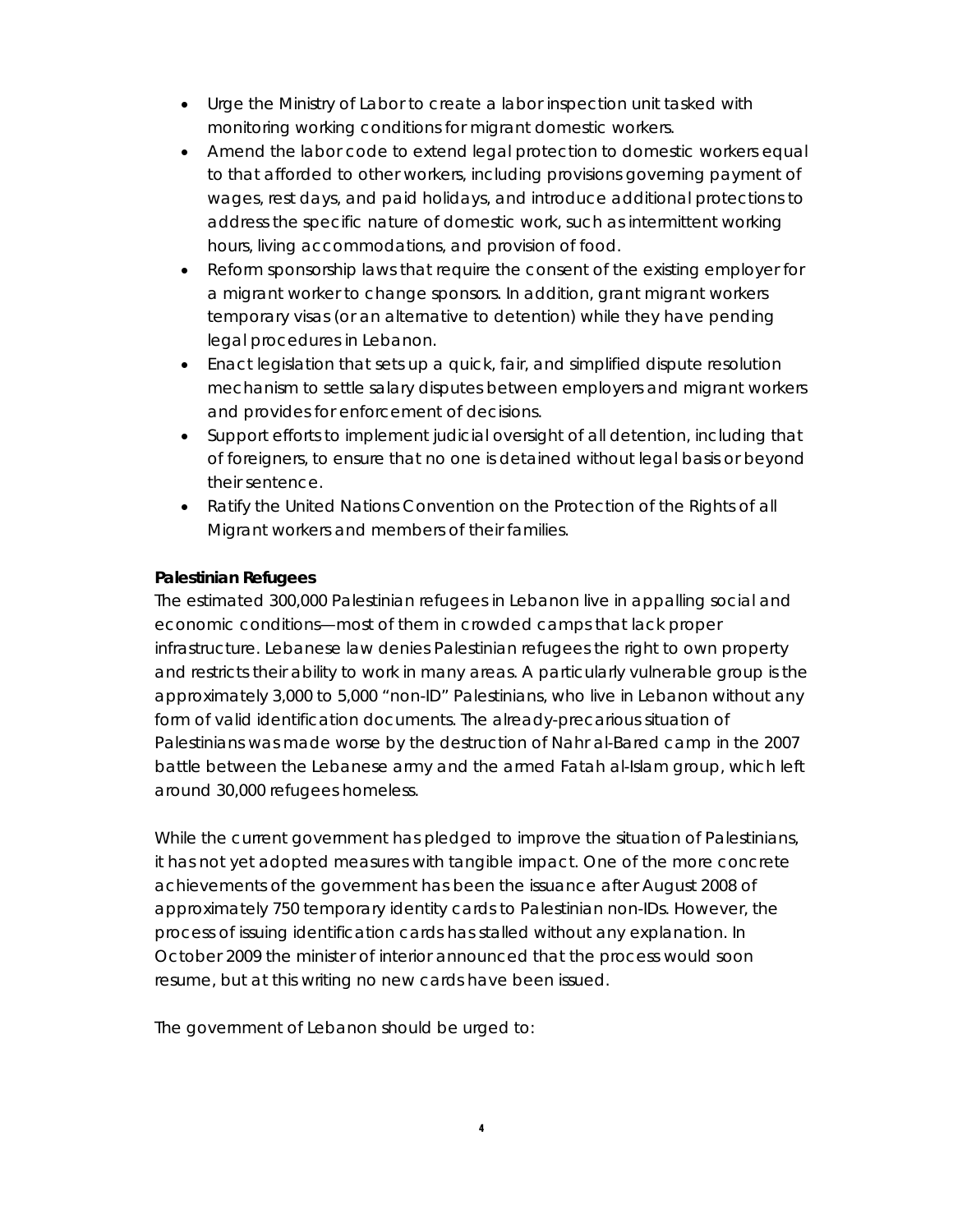- Amend legislation that restricts the ability of Palestinian refugees to own property, specifically Presidential Decree 11614 of 4 January 1969, as modified by law 296 of April 3, 2001.
- Remove restrictions on employment for Palestinians. Palestinian refugees should be given the same access to the labor market as Lebanese nationals.
- Resume issuing identity cards to non-ID Palestinians.

## **Detention of Foreigners after the End of their Sentence**

The continued detention of foreigners in Lebanon following the end of their sentences is a long-standing problem. According to a report by the Internal Security Forces, as of August 24, 2009, 13 percent of detainees in Lebanese prisons were foreigners who had finished serving their sentence and yet remained in jail. The group included asylum seekers and refugees who cannot safely return to their countries. Their ongoing detention is rarely based on proper legal grounds and since December 2009, Lebanese courts have issued rulings in four separate cases that the continued detention of Iraqis who had finished serving their sentences was illegal under Lebanese law and Lebanon's international obligations.

The government of Lebanon should be urged to:

- Release all foreigners who finished serving their sentences and are currently detained without legal basis.
- Provide compensation for those detained without legal basis.
- With respect to asylum seekers or refugees who cannot safely return to their country, the Ministry of Interior should grant them temporary renewable residence permits.
- Amend the 1962 Law Regulating the Entry and Stay of Foreigners in Lebanon and their Exit from the Country so as to exempt asylum seekers and refugees from penalties for being in the country illegally.

## **The Disappeared**

After years of official neglect, the current Lebanese government pledged in its ministerial declaration of December 4, 2009, to take steps to uncover the fate of the Lebanese and other nationals who "disappeared" during and after Lebanon's 1975- 1990 civil war. However, the government has so far taken no tangible steps to shed light on the fate of the disappeared. The current joint Syrian-Lebanese committee, established in May 2005 to investigate cases of disappearances involving Syrian security forces, has yet to publish any of its findings.

The government of Lebanon should be urged to:

- Request that the current Syrian-Lebanese committee immediately make public any information it has obtained since May 2005.
- Support the creation of an independent national commission, with representatives from the victims' families, with broad powers to seek